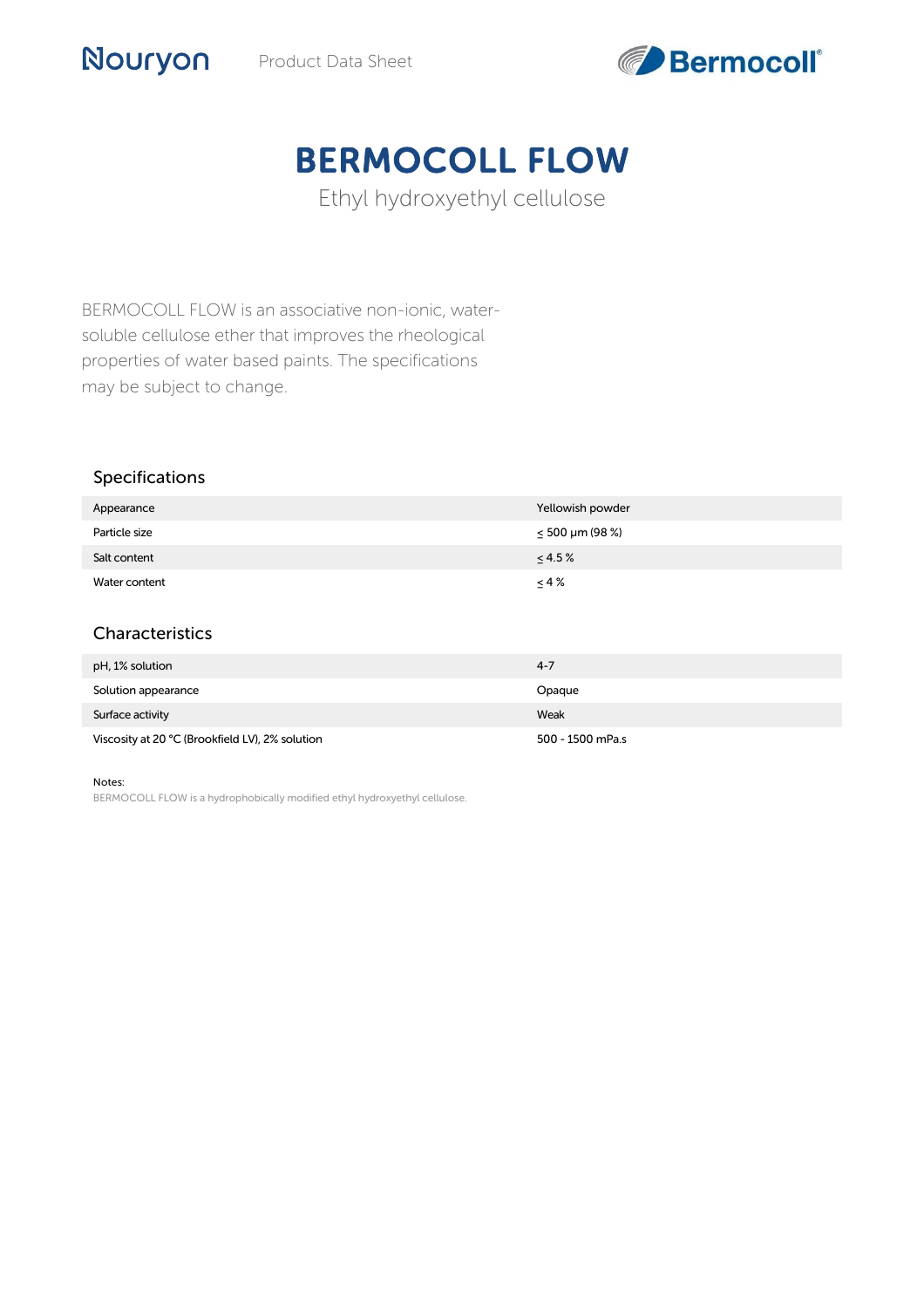# Applications

BERMOCOLL FLOW is a new type of hydrophobically modified cellulose ether for use as a rheology modifier in latex paints. Depending on the formulation, BERMOCOLL FLOW is intended to provide improved flow and leveling and eliminate complex combinations of thickeners to achieve the optimal paint rheology profiles. In order to facilitate dispersion in water, BERMOCOLL FLOW has been treated to give a pH-dependent dissolving. It should be added to neutral or slightly acid water. To speed up the dissolving process, pH should be increased to above 8 by using alkaline ingredients such as ammonia or alkaline pigment dispersants. If adjustment of the final paint viscosity is necessary, a highly concentrated slurry either in water or in an organic solvent should be used. It is not recommended to add BERMOCOLL FLOW as a dry powder after pigment grinding, due to the risk of lump formation under the alkaline conditions at that stage.

#### Storage

In unopened bags, BERMOCOLL FLOW can be stored for several years. In opened bags, the moisture content of BERMOCOLL FLOW will be influenced by the air humidity.

### Packaging and transport

BERMOCOLL FLOW is packed in polyethylene plastic bags. Net weight 20 kg. We recommend emptying the bags from the bottom. The empty bags can be re-cycled or burned.

# Safety and handling

Like many industrially processed powdery materials, cellulose ether dusts are combustible and can cause dust explosions. Dust formation must be avoided or kept to a minimum. Care should be taken to prevent ignition from heat, spark, open flames or hot surfaces. At the temperatures above 250°C (480°F), charring of BERMOCOLL FLOW will occur. At high temperatures and in contact with an open flame, BERMOCOLL FLOW will burn slowly with the characteristics of cellulose.